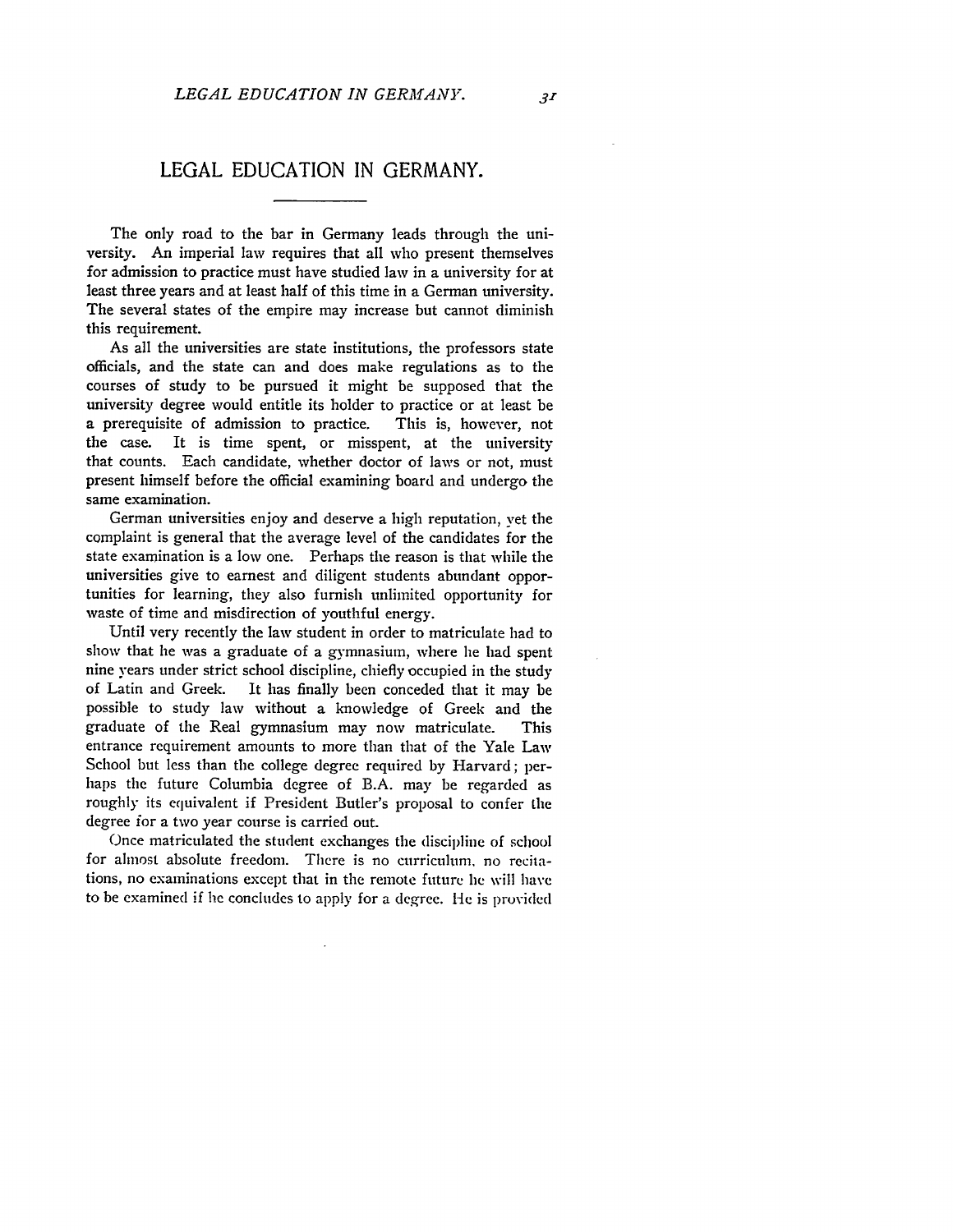with a list of subjects that must be studied before he can apply for admission to the bar, an dto a limited extent the order in which they are to be pursued is indicated, but he makes his own choice of the lectures and exercises that he will attend and is free to attend or not as he chooses. As a rule the student elects several lecture courses and one "Uebung" for each semester, the latter being a Seminar or similar exercise in which he studies the sources under the direction of an instructor and commonly has to produce results in the form of written essays which are marked by the instructor and preserved for future use.

The professor enjoys a similar freedom. Each is required to give at least one course of lectures but the subject is in his own discretion. It follows that several members of the faculty may be simultaneously lecturing on the same subject, and also that in any given semester some important subject may be omitted altogether. As the announcement of courses for each semester is pub-<br>lished some months in advance the student can discover which universities offer what he wants and can make his choice accordingly. It does not at all follow that because he originally matriculates in one university he will continue his studies there beyond the first semester and it is customary to change from one to another. One may even apply for his degree to a university at which he has never studied.

The conditions for obtaining a degree vary in detail in the different universities, but are substantially similar. At Berlin, for example, the candidate must present:

i. The certificate of graduation from the Gymnasium.

2. His certificates of attendance from the universities where he has studied.

**3.** A juristic dissertation, in German or Latin.

4. A brief autobiography, in German or Latin, stating his religious belief and the studies he has pursued.

**5.** A request to the faculty, in German or Latin, for the conferring of the degree.

The award of the doctor's degree (the bachelor's and master's degrees are unknown) depends upon the satisfactory nature of:

i. The dissertation above mentioned.

The written elucidation of a text from the Roman, German, and Canon laws respectively.

3. An oral examination.

4. A public disputation on the dissertation presented.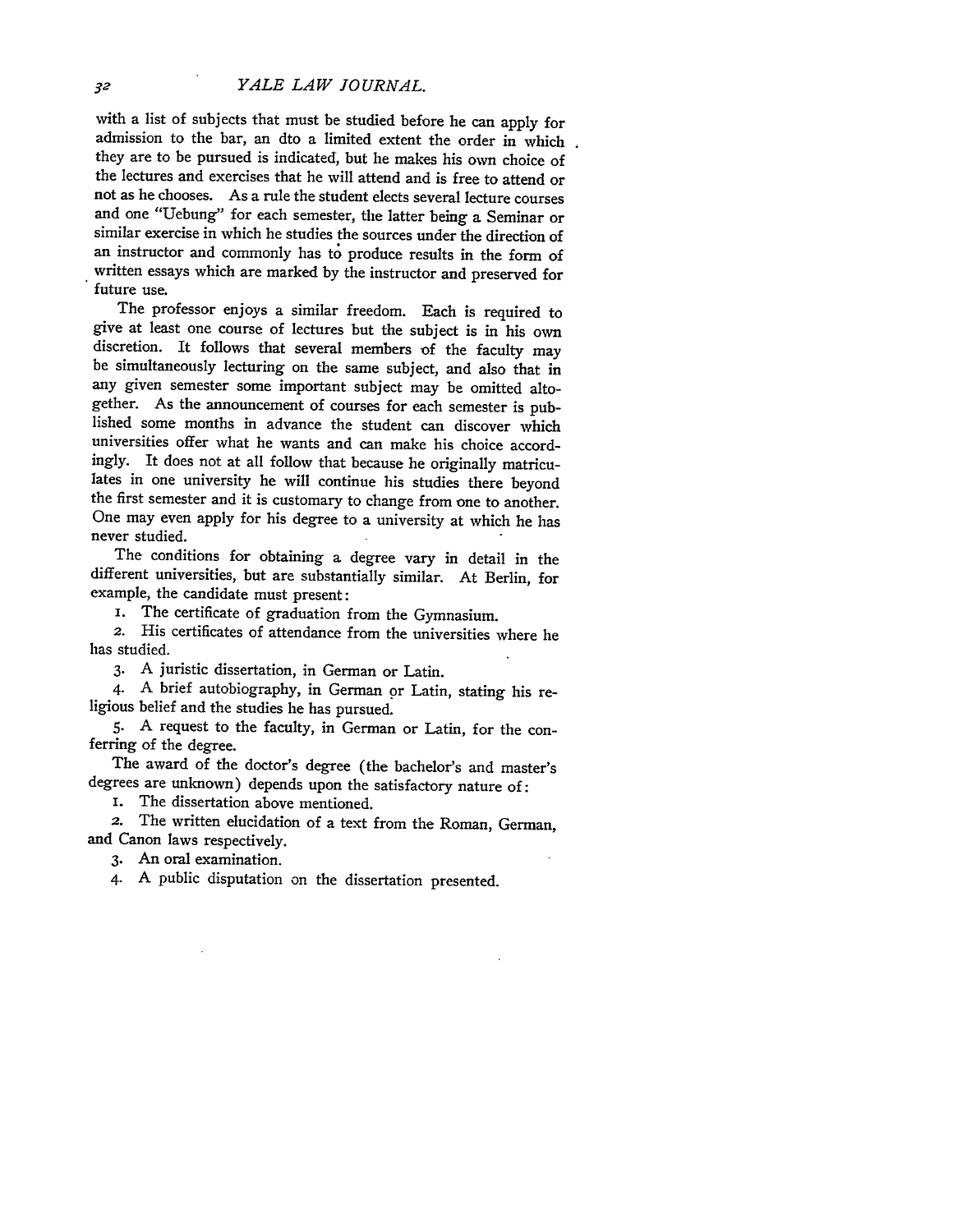Fees amounting to 355 marks must be paid and the dissertation, *curriculum vitae* and diploma printed at the expense of the candidate.

A much larger number of those who have completed their sixth or seventh semester are interested in the state examination which admits to the practice of their profession than in the academic examination for the unessential ornament of the degree.

The examining board is composed of judges, university professors and practicing lawyers, a judge presiding and the board sitting in one of the superior courts. To the presiding judge the candidate must present a petition for admission to examination and with the petition:

**i.** The certificate of graduation from the Gymnasium.

2. Certificates of military service or exemption.

**3.** Certificates of attendance at the universities with such other certificates as are required concerning the character and number of exercises attended.

4. An autobiography, giving in particular an account of the candidate's university career and the subjects to which he devoted most attention; also whether, where and when the candidate has fulfilled his military duty.

Besides these there may be added:

**5.** Any other certificates concerning work done in the university "Uebungen," not included under **3.**

6. The written essays produced in the "Uebungen," formerly referred to, if they have been marked **by** the instructors.

If all is in order and the candidate admitted to examination he is assigned a subject in a branch of law to be chosen by himself and is required to produce within six weeks a written dissertation upon this subject, after the approval of which he is subjected to an oral examination and if passed becomes "Referendar," in which lower grade he serves a sort of clerkship for not less than three years while looking forward to another examination as to his qualifications for admission to the full dignity of "Rechtsanwalt," which is pretty nearly equivalent to Counsellor-at-Law **.**

Certain undesirable consequences seem inevitable from this system of legal education. In the university the student is for the first time fully his own master, and knows that this happy condition will not last after he has quitted the university. As German human nature is not essentially different from American the majority of the students naturally make the early semesters joyous but hardly toilsome. The coming Referendar-examination hardly operates as an